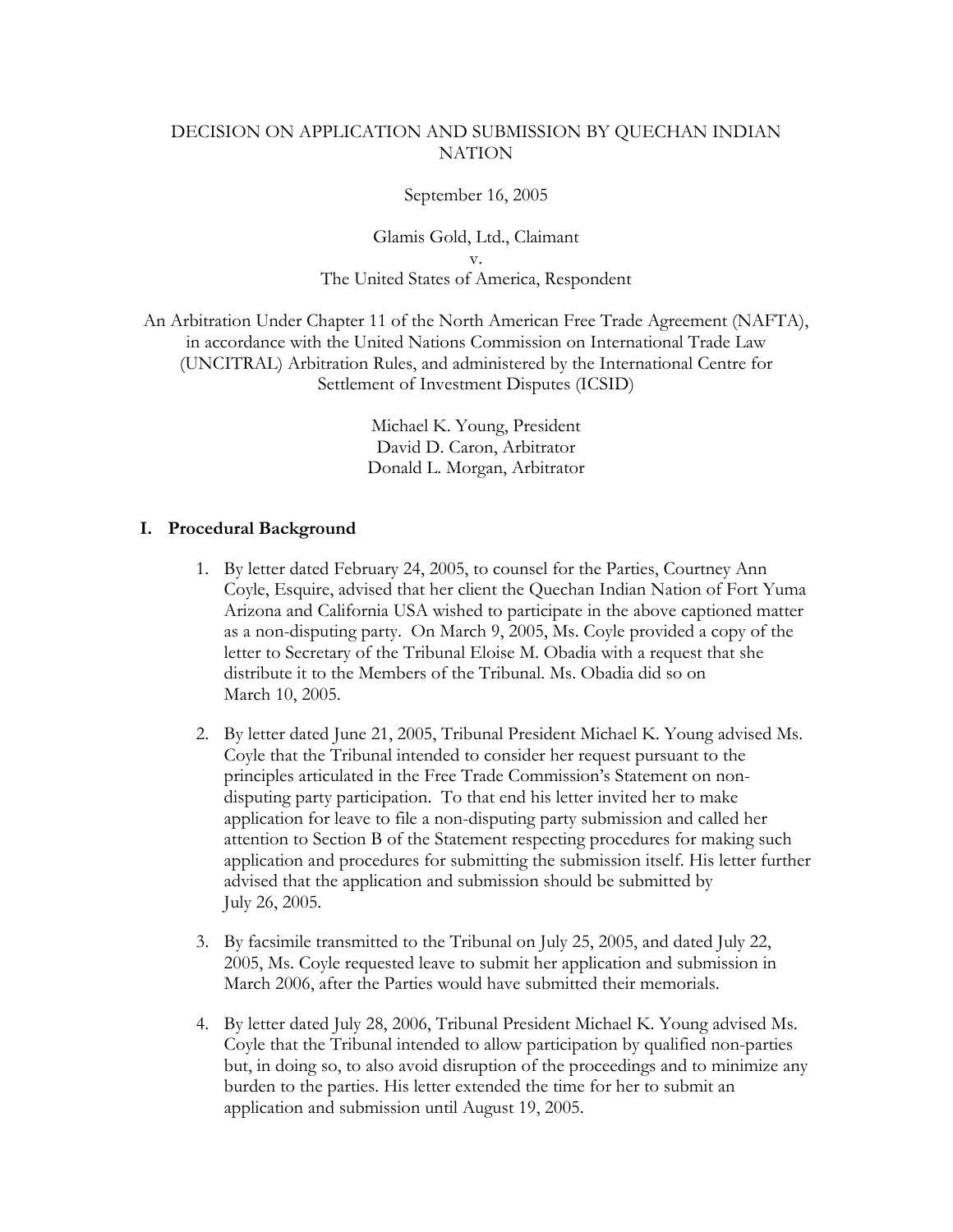- 5. By correspondence dated August 19, 2005, Ms. Coyle submitted an application and submission to the Tribunal, with copies to counsel for the Parties.
- 6. By letter of August 26, 2005, to counsel for the Parties, Tribunal President Michael K. Young advised that they could submit by September 15, 2005, comments on whether the Tribunal should accept the application and submission that Ms. Coyle had made.
- 7. On September 15, 2005, the Claimant deferred to the views of the Tribunal on whether to accept the application and submission. The Claimant took issue with a number of factual and other aspects of the submission. On the same date the Respondent asked the Tribunal to accept the application and submission, stating that they qualified for acceptance under the Statement of the Free Trade Commission.

## **II. Applicable Law**

- 8. This arbitration is conducted under the UNCITRAL Arbitration Rules.
- 9. The Tribunal need not now decide whether the discretion to accept substantive materials from non-parties is within the discretion of the Tribunal under Article 15(1) of the UNCITRAL Rules. The Free Trade Commission's Statement on non-disputing party participation indicates that the three states in NAFTA accept such statements. More particularly, the parties in this proceeding do not object to such statements, at least where consideration of the material is in accordance with the Free Trade Commission's Statement.

## **III. Decision**

- 10. Upon review of the application and submission and consideration of the views of the Parties, the Tribunal is of the view that the submission satisfies the principles of the Free Trade Commission's Statement on non-disputing party participation.
- 11. The Tribunal believes that in allowing such participation, it is important simultaneously to avoid undue burden on the Parties and delay in the proceedings.
- 12. The Tribunal finds that acceptance of this application and submission would not present undue burden or cause delay.
- 13. The Tribunal thus concludes that the submission should be, and hereby is, accepted.
- 14. The Tribunal observes that the Statement of the Free Trade Commission on non-disputing party participation provides among other things that "[t]he granting of leave to file a non-disputing party submission does not require the tribunal to address that submission at any point in the arbitration. The granting of leave to file a non-disputing party submission does not entitle the nondisputing party that filed the submission to make further submissions in the arbitration."